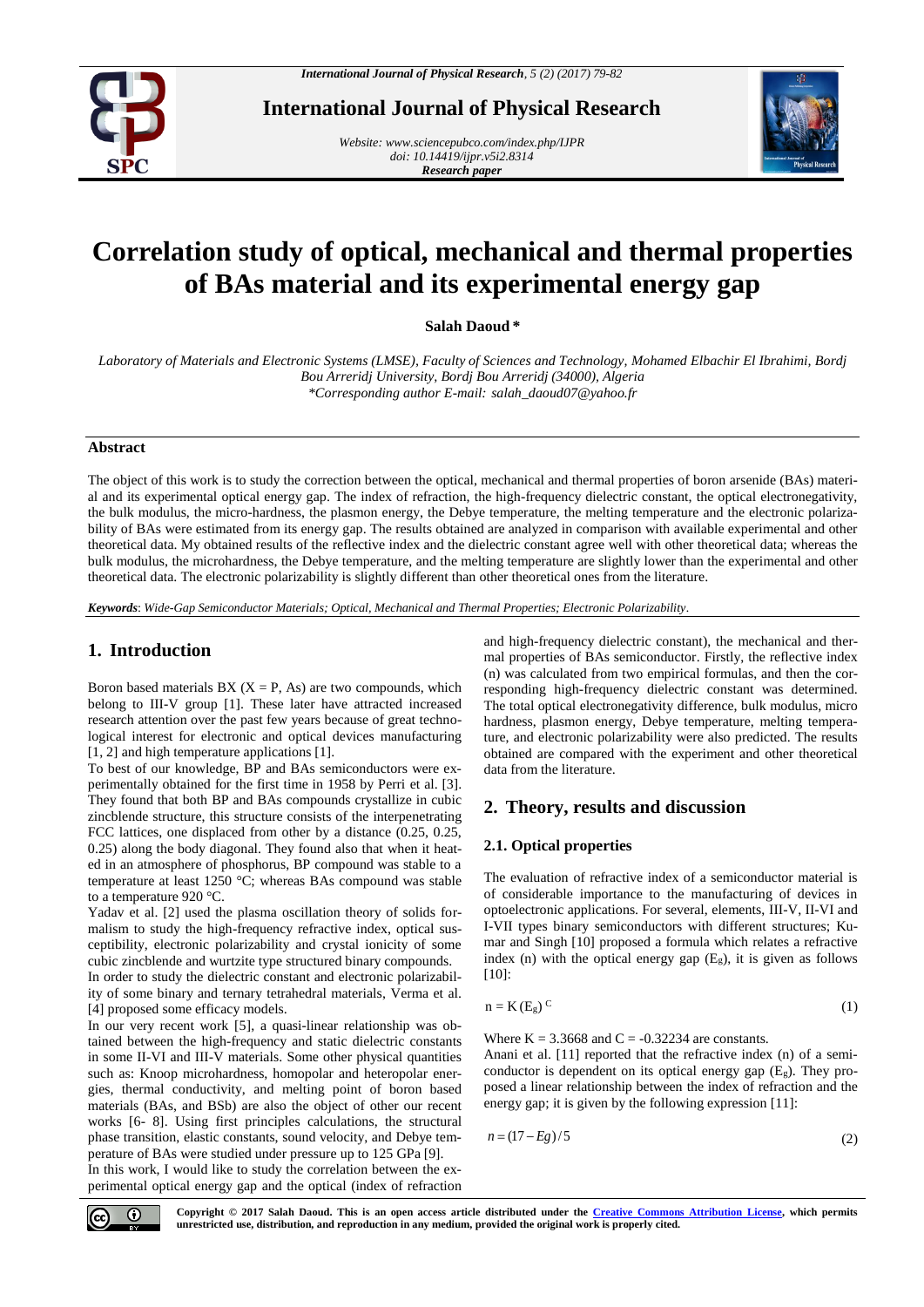Replacing in Eq. (2) the experimental energy gap  $E<sub>g</sub> = 1.46$  eV reported by Chu and Hyslop [12, 13] of thin film BAs material, the predicted value of the refractive index was found to be 3.11. It is very important to note that several authors [14-17] have quoted that BAs material has an indirect optical energy gap ( $E<sub>g</sub> = 0.67$ )

eV), and they have mentioned also that this later value was obtained by Bross and Bader [18]. This is not true, because the authors of Ref. [18] have studied the ground state properties of diamond and cubic boron nitride materials, and not the properties of boron arsenide. The small indirect optical energy gap ( $E<sub>g</sub> = 0.67$ ) eV) of BAs thin film material was also deduced by Chu and Hyslop [13].

In other very recent work [19], an important formula was established between the refractive index (n) and the optical electronegativity  $(\Delta X^*)$ , it was given as [19]

$$
n = k \left(\Delta X^* + C\right)^{\gamma}
$$
 (3)

Where the parameters k, C and  $\gamma$  depend on the nature group of material. The relevant values of the constants k, C and  $\gamma$  for III-V semiconductors are 2.36, -0.13 and -0.22 respectively [19].

The optical electronegativity indicates the nature of the bonding in the solids. Reddy et al. [20] studied the correlation between the optical electronegativity, the bulk modulus and the electronic polarizability in various binary systems and ternary chalcopyrite semiconductors. The optical electronegativity  $(\Delta X^*)$  has been given as a function of the optical energy gap (Eg) as follows [20]:

$$
\Delta X^* = (0.2688)Eg\tag{4}
$$

Using the experimental optical energy gap  $E<sub>g</sub> = 1.46$  eV reported by Chu and Hyslop [12], [13] of BAs material, the value of the optical electronegativity was found to be 0.4. To the best of my knowledge, there is no data available in the literature on this quantity for this compound. So our findings on the optical electronegativity, perhaps is the first prediction and can be useful for future investigations of this compound. The value (0.4) of the optical electronegativity of BAs material is equals exactly to that obtained for AlSb semiconductor [20].

Replacing in Eq. (4) the value ( $\Delta X^* = 0.4$ ), the predicted value of n was found to be 3.15. It is in excellent accord with the value 3.11 obtained from Eq. (2). My calculated values of n are listed in Table 1 and compared with other theoretical data [17], [21], [22]. As can be seen from Table 1, my calculated values of n are in very good agreement with the theoretical ones (3.05) reported in Ref. [17] and (3.35) reported in Ref. [21] respectively, the deviation between our value (3.11) and that (3.05) of Ref. [17] is only around 1.96 %. At given optical frequency, the dielectric constant ε and the refractive index n are related by Lorentz-Lorenz's formula, it is given by the following expression [8], [23]

$$
n^2 = \varepsilon \tag{5}
$$

Using Eq. (5), our calculated values of  $\varepsilon$  are 9.66 and 9.91 respectively. They are also listed in Table 1 and compared with other theoretical data [17], [21], [22], [24-26].

**Table 1:** Index of Refraction (n) and High-Frequency Dielectric Constant (ε) of BAs in Comparison with Available Data [17], [21], [22], [24-26] of the Literature.<sup>a</sup> Obtained from Eq. (2), <sup>B</sup> Obtained From Eq. (3).

|           | .                  |                                  |
|-----------|--------------------|----------------------------------|
| Parameter | n                  | ε                                |
| This work | $3.11^{a}3.15^{b}$ | $9.66^{\text{a}}9.91^{\text{b}}$ |
| Ref. [17] | 3.05               | 9.3                              |
| Ref. [21] | 3.35               | 11.19                            |
| Ref. [22] | 2.09               | -                                |
| Ref. [24] |                    | 9.56                             |
| Ref. [25] |                    | 9.67                             |
| Ref. [26] | -                  | 9.65                             |
|           |                    |                                  |

As can be seen from Table 1, my calculated values (9.66 and 9.91) of ɛ are also in very good agreement with other theoretical data. For example, the deviation between our obtained value (9.91) of  $\varepsilon$ and the value (9.67) of the Ref. [25] is less than 2.5 %; whereas, the deviations between our obtained value (9.66) and the value (9.67) obtained by Labidi et al. [25] from first-principles fullpotential linearized augmented-plane wave calculations is less than 0.01 %. This very good agreement indicates the high correlation of the optical properties and energy gap in BAs material.

#### **2.2. Bulk modulus and microhardness**

In this part of the present work, and in order to estimate the bulk modulus B and the microhardness H of BAs compound at room temperature, I use some empirical formulas which have been proposed by Reddy et al. [27], and recently successfully applied to other boron based materials (BSb [8], and BBi [28]). In this model only one experimental data is required in the calculations it is the refractive index of the semiconductor. For some semiconductors (groups II-VI and III-V), the refractive index was related to the bulk modulus by the following relationship [8], [27], [28]

$$
B(GPa) = K_1 \exp(K_{2}n) - K_3 \tag{6}
$$

Where  $K_1$ ,  $K_2$  and  $K_3$  are constants. The relevant values of  $K_1$ ,  $K_2$ and K<sup>3</sup> for III-V semiconductors are: 648.89, -0.3546, and 130.33, respectively [27]. Replacing my obtained value of the refractive index  $(n = 3.11)$  in Eq. (6), the value of the bulk modulus of BAs compound is given in Table 2 and compared with available theoretical data [29], [30], [31], and experimental result [32].

For the same semiconductors, the microhardness can be expressed as function the refractive index as follow [8], [27], [28]

$$
H(GPa) = K_4 \exp (K_5 n) - K_6 \tag{7}
$$

Where  $K_4$ ,  $K_5$  and  $K_6$  are constants, the values of  $K_4$ ,  $K_5$  and  $K_6$ for III-V materials are: 104.953, -0.3546 and 26.82, respectively [27]. Replacing the numerical values of  $K_4$ ,  $K_5$  and  $K_6$  and the value  $(n = 3.11)$  in Eq. (7), the obtained value of the microhardness of BAs compound are given in Table 2 and compared with other theoretical data [7], [29]. It can be seen, that my calculated values of bulk modulus, and microhardness of BAs semiconductor are slightly lower than other theoretical calculations [7], [29], [30], [31] and experimental result [32].

**Table 2:** Bulk Modulus and Microhardness of BAs Semiconductor, in Comparison with Available Data of the Literature [7], [29-32]. <sup>a</sup> Obtained from Eq.  $(7)$ , <sup>b</sup> Obtained from Eq.  $(9)$ 

| $11.0111$ and $17.75$ | 500                   |                                     |
|-----------------------|-----------------------|-------------------------------------|
| Parameter             | B(GPa)                | H(GPa)                              |
| This work             | 110.44                | 8.02 <sup>a</sup> 7.11 <sup>b</sup> |
| Ref. [7]              |                       | 17.94 and 23.82                     |
| Ref. [29]             | From 149.53 to 192.91 | From 12.1 to 17.23                  |
| Ref. [30]             | 137.61                | 16.5                                |
| Ref. [31]             | 138                   |                                     |
| Ref. [32] Exp         | $148 \pm 6$           |                                     |

To study the correlation between the bulk modulus B and the energy gap E<sup>g</sup> Reddy et al. [23] proposed linear relationships. For several III-V, II-IV-V<sup>2</sup> and I-III-VI2 group semiconductors, an important formula relates the bulk modulus B and the energy gap  $E<sub>g</sub>$  was established, it is given as follow [23]:

$$
B(GPa) = C_1 Eg + C_2
$$
 (8)

The relevant values of  $C_1$  and  $C_2$  for III-V, II-IV-V<sub>2</sub> and I-III-VI<sub>2</sub> group semiconductors are: 13.89 and 46.90 respectively [23].

Using the experimental energy gap  $E<sub>g</sub> = 1.46$  eV reported by Chu and Hyslop [12], [13] of BAs material, the value of the bulk modulus B is found to be 67.18 GPa. Unfortunately, this result do not agree well with my previous result (110.44 GPa) obtained from Eq. (6), and the experimental one (148  $\pm$  6 GPa) reported in Ref. [32].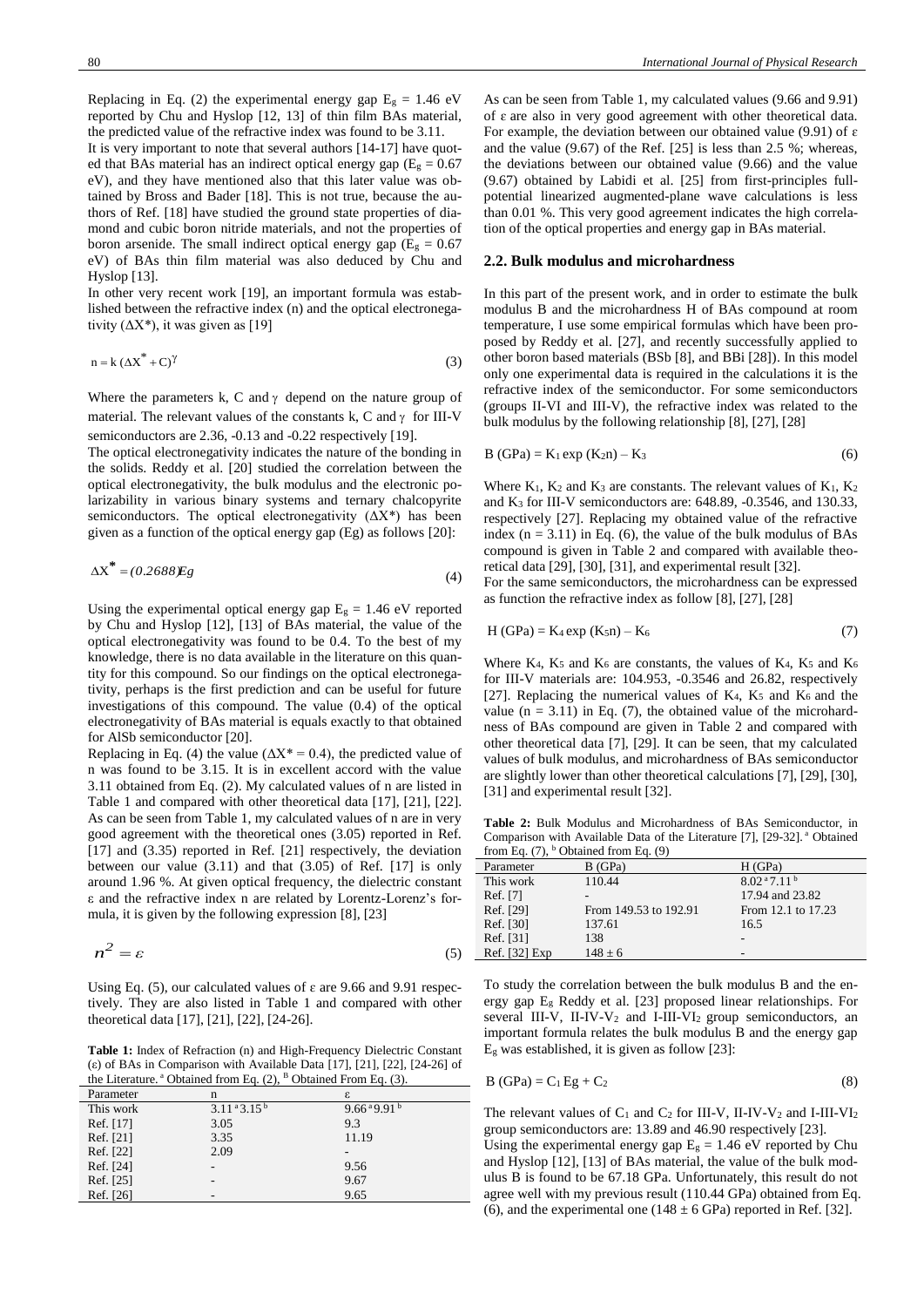For some elemental of group IV, II-VI, III-V, II-IV-V<sub>2</sub> and I-III-VI2 group materials, an important formula relates the microhardness H and the plasmon energy ћω<sup>p</sup> was established by Kumar et al [30], it is given by the following expression [30]

$$
H = K_9 (\hbar \omega_p)^{2.3333} - K_{10}
$$
 (9)

For III-V compounds, the values of the constants  $K_9$  and  $K_{10}$  are 0.0202 and 5.743 respectively.

Replacing my obtained value of the plasmon energy  $\hbar \omega_p = 15.91$ eV (Please see Section 2.3) in the formula of Eq. (9), the value of H of BAs compound is found to be 7.11 GPa. It is also given in Table 2 and compared with other theoretical data [7], [29], and [30]. It can be seen, that my calculated value of the microhardness obtained from Eq. (9) is in agreement with my previous result (8.02 GPa) obtained from Eq. (7); but, it is also slightly lower than other theoretical ones [7], [29], and [30].

#### **2.3. Debye temperature and melting temperature**

The Debye temperature ( $\theta_D$ ) and the melting temperature (T<sub>m</sub>) are two fundamental thermophysical properties of materials. The Debye temperature is usually used to distinguish between low and high temperature regions [33].

In our recent work [28], the plasmon energy ( $\hbar \omega_p$ ) used with success to predict the Debye temperature  $(\theta_D)$  of BBi compound. Usually, the plasmon energy was given as function of the effective number of valence electrons taking part in plasma oscillations Z, the specific gravity σ and the molecular weight W by the following relationship [30]:

$$
\hbar\omega_{\rm p} \, (\text{eV}) = 28.8 \, (Z \, \sigma / \, \text{W}) \tag{10}
$$

The plasmon energy was also related to the refractive index (n) by the following relationship [8], [27], [28]

$$
\hbar\omega_{p} (eV) = K_{7} exp (K_{8}n)
$$
 (11)

Where  $K_7$  and  $K_8$  are constants. The numerical values of the constants  $K_7$  and  $K_8$  for III-V group are: 47.924, and -0.3546, respectively [27]. Replacing the value ( $n = 3.11$ ) in Eq. (11), the plasmon energy of BAs was found to be 15.91 eV; it is relatively lower than the theoretical calculations (17.77 to 20.11 eV) reported in Ref. [29], and (20.12 eV) obtained by Kumar et al. [30].

The Debye temperature ( $\theta_D$ ) and the plasmon energy ( $\hbar \omega_p$ ) are related by [28]:

$$
\theta_{\rm D} = -\mathbf{K}_9 + \mathbf{K}_{10} (\hbar \omega_{\rm p}) \tag{12}
$$

The values of the constants  $K_9$  and  $K_{10}$  are respectively: 800.88 and 77.48 for III-V group [28]. Using Eq. (12), the value of  $\theta_D$ was calculated, it is around 432 K. The melting temperature  $(T_m)$ was proposed, it is given by the following formula [9], [28]:

$$
T_m = (\theta_D + K_{12}) / K_{13}
$$
 (13)

The values of K<sup>12</sup> and K<sup>13</sup> are respectively: 153.40 and 0.354 for III-V group. The obtained value of  $T_m$  was calculated, it is around 1653.2 K. These two values are slightly lower than the results of our previous works [6], [9] (Table 3) and references therein.

## **2.4. Electronic polarizability**

If we know the refractive index n and the crystal density g of any crystalline material, it's possible to predict the electronic polarizability  $\alpha_p$  by using the following formula [34]

$$
\alpha_p = \frac{(n^2 - 1) \cdot M \cdot 10^{-24}}{(n^2 + 2) \cdot g \cdot (2.53)}
$$
\n(14)

Where, n is refractive index, M is the molecular weight and g is the density.

Using the X-ray crystal density ( $g = 5.224$  g/cm<sup>3</sup>) reported by Adachi [35], and my value (n = 3.11), the value of  $\alpha_p$  of BAs compound was found to be:  $4.82 \text{ Å}^3$ , it is slightly larger than the value  $(4.41 \text{ Å}^3)$  reported in Ref. [30]. Another formula was given by Reddy et al. [23], which relates the electronic polarizability  $\alpha_p$ and the bulk modulus B of several materials, it was given as [23]:

$$
\alpha_p = (0.395)x \ 10^{-24} \frac{\left[ (5.563 \cdot 0.033 \ B)^2 - 1 \right] M}{\left[ (5.563 \cdot 0.033 \ B)^2 + 2 \right] g}
$$
\n(15)

Using the density ( $g = 5.224$  g/cm<sup>3</sup>) reported by Adachi. [35], and my obtained value of the bulk modulus  $B = 110.44$  GPa, the value of the electronic polarizability  $\alpha_p$  is found to be 3.06 Å<sup>3</sup>. Our calculated value of  $\alpha_p$  is listed also in Table 3. As can be seen from Table 3, my obtained value (3.06  $\AA$ <sup>3</sup>) of  $\alpha_p$  of BAs compound is slightly lower than the value 4.08  $\AA$ <sup>3</sup> of Verma et al. [4], the values  $4.05$  -4.51 Å<sup>3</sup> reported by Shaileshkumar [29], and the value 4.41  $\AA$ <sup>3</sup> reported in Ref. [30].

**Table 3:** Debye Temperature  $(\Theta_d)$ , Melting Temperature  $(T_m)$ , and Electronic Polarizability  $\alpha_p$  of Bas, Compared to Other Data [4], [6], [9], [29] And [30].  $^{\circ}$  Obtained from Eq. (14),  $^{\circ}$  Obtained from Eq. (15)

| Parameter | $\theta_{\rm D}$ (K | $T_m(K)$ |                                      |  |  |
|-----------|---------------------|----------|--------------------------------------|--|--|
| This work | 432                 | 1653.2   | $4.82^{\mathrm{a}}3.06^{\mathrm{b}}$ |  |  |
| Ref. [4]  |                     |          | 4.08                                 |  |  |
| Ref. [6]  | 657.37              | 2264.3   |                                      |  |  |
| Ref. [9]  | 698.16              | 2405.53  |                                      |  |  |
| Ref. [29] |                     |          | From 4.05 to 4.51                    |  |  |
| Ref. [30] |                     |          | 4.41                                 |  |  |

It is important to note that the value ( $\alpha_p = 4.08 \text{ Å}^3$ ) obtained by Verma et al. [4] is not precise, because the authors of Ref. [4] used the value  $(d = 2.04 \text{ Å})$  as nearest neighbor distance for BAs. The exact value of the nearest neighbor distance of BAs semiconductor can be deduced from the experimental lattice parameter  $(a = 4.777)$ Å) [3], [35]. The correct value of the nearest neighbor distance for boron arsenide semiconductor becomes  $(d = 2.07 \text{ Å})$  [31], which gives a value  $\alpha_p = 4.25 \text{ Å}^3$ . This later is in general slightly higher than the value ( $\alpha_p = 4.08 \text{ Å}^3$ ) quoted by Verma et al. [4].

## **3. Summary and conclusions**

In the present paper, I studied the correction between the optical and mechanical properties of BAs material and its experimental optical energy gap. Firstly, I have determined the reflective index and the corresponding high-frequency dielectric constant, the results obtained agree well with other theoretical data from the literature. The optical electronegativity was also calculated. The value was found to be: 0.4. It equals exactly to that of AlSb compound [20]. To best of my knowledge, there is no data available through the literature on this quantity for this compound. Hence, my result is prediction and may serve as a reference, and still await other theoretical confirmations.

In addition, the bulk modulus, the micro hardness, the plasmon energy, the Debye temperature, and the melting temperature are also obtained. Despite my obtained values of the reflective index and the high-frequency dielectric constant agree well with other theoretical data from the literature, in general, my results of B, H,  $\hbar$ <sub>ωp</sub>,  $\theta$ <sub>D</sub> and T<sub>m</sub> are slightly lower than the experimental and other theoretical data from the literature. Ultimately, the electronic polarizability of BAs was also obtained from two formulas; the results obtained are slightly different than other theoretical ones.

Despite the optical electronegativity of BAs is equals exactly to that obtained for AlSb material, it is very important to note that the electronic polarizability (4.82  $\AA$ <sup>3</sup> and 3.06  $\AA$ <sup>3</sup>) of BAs is very lower than that  $(10.53 \text{ Å}^3)$  [20] of AlSb material.